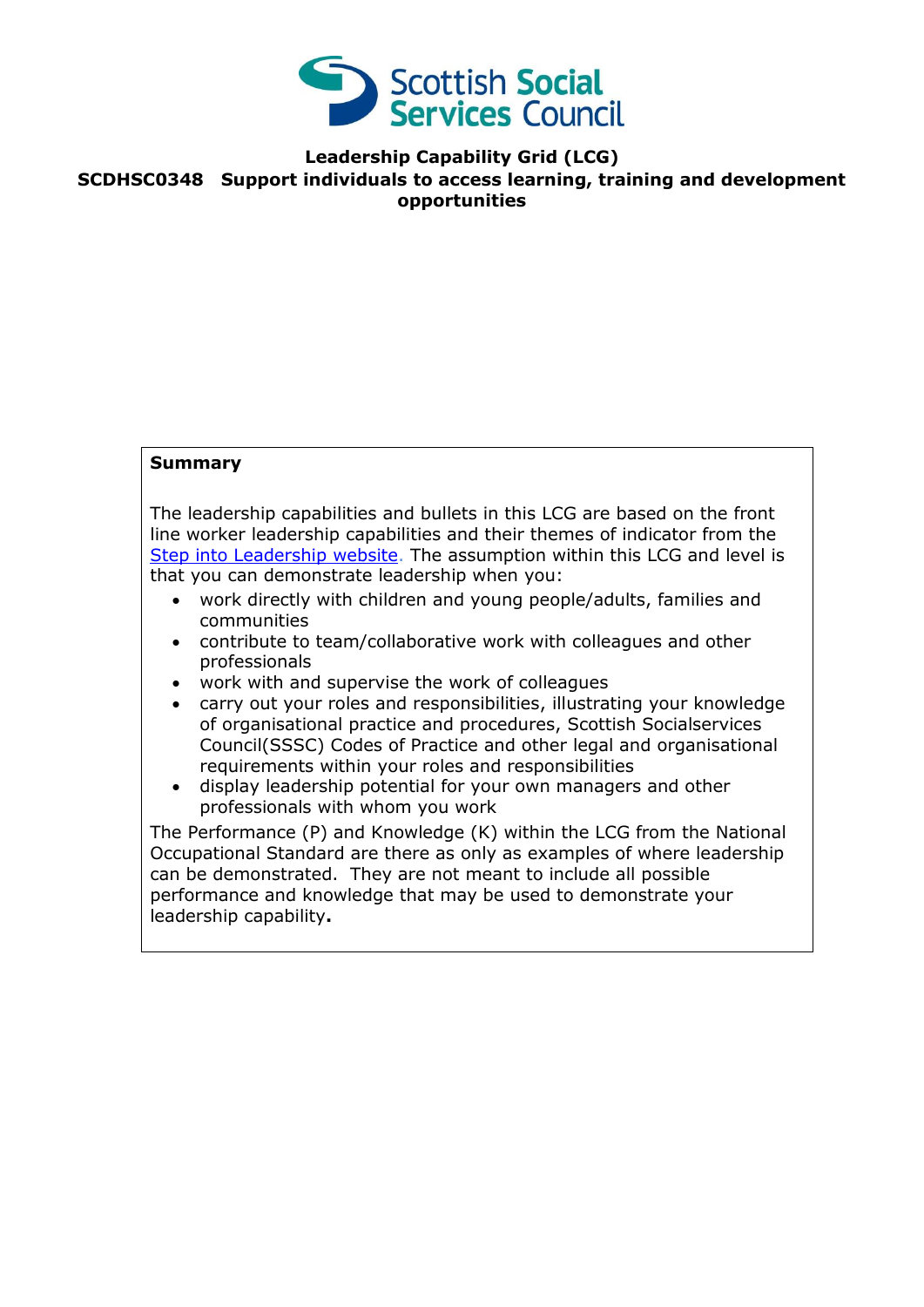

# **Leadership Capability Grid (LCG)**

## **SCDHSC0348 Support individuals to access learning, training and development opportunities**

| Leadership<br>capabilities          | When supporting individuals to access learning, training and<br>development opportunities you can demonstrate leadership<br>capabilities by:                                                                                                                                                                                                                                                                                                                                                                                                                                                                                                                                                                                                                                   |
|-------------------------------------|--------------------------------------------------------------------------------------------------------------------------------------------------------------------------------------------------------------------------------------------------------------------------------------------------------------------------------------------------------------------------------------------------------------------------------------------------------------------------------------------------------------------------------------------------------------------------------------------------------------------------------------------------------------------------------------------------------------------------------------------------------------------------------|
| <b>Vision</b>                       | Providing a vision for those with whom you work and your organisation<br>when you:<br>• See how best to make a difference when providing active support (P2-<br>25; K1-5, 11, 16, 24-25, 35-36, 38-40)<br>• Communicate and promote ownership of the vision when providing<br>active support (P2-25; K1-5, 11, 16, 24-25, 35-36, 38-40), seeking<br>advice $(P7, 11; K20)$ and working with others $(P10, 19, 23)$<br>Promote social service values through active participation and<br>personalisation (P2-25; K 1-5, 11, 16, 24-25, 35-36, 38-40) and when<br>working others $(P10, 19, 23)$<br>• See the bigger picture when demonstrating knowledge and practice of<br>organisational, local and national policies and procedures (All P; K6, 8-<br>$9, 26 - 27, 32 - 34)$ |
| Self-<br>leadership                 | Displaying self leadership when you:<br>• Demonstrate and adapt leadership when supporting individuals to<br>access learning, training and development opportunities (All P; K23)<br>Improve own leadership by seeking advice (P7, 11; K20), and self-<br>reflection $(K23)$<br>Take intelligent risks when supporting individuals to access learning,<br>$\bullet$<br>training and development opportunities ( $P$ 9, 20; K26-31)<br>Demonstrate and promote resilience (All P; K3, 4, 19, 30)<br>Challenge discrimination and oppression (P23; K 1, 4, 30)                                                                                                                                                                                                                   |
| <b>Motivating</b><br>and inspiring  | Motivating and inspiring others when you:<br>• Inspire people by personal example ( $P2-25$ ; K14-20)<br>• Recognise and value the contribution of others (P2-25; K 9-10, 20)<br>Support the creation of a learning and performance culture (P2-25;<br>$K16-20, 23, 35-37)$                                                                                                                                                                                                                                                                                                                                                                                                                                                                                                    |
| <b>Empowering</b>                   | Empowering people when you:<br>Enable leadership at all levels (P2-25; K8-9; 16-20)<br>Support the creation of a knowledge and management (All $P$ ; K16-20,<br>23; 35-37)<br>• Promote professional autonomy (P2-25; K16-20, 23-25)<br>• Involve people in development and improvement (P2-25; K16-20, 35-<br>37)                                                                                                                                                                                                                                                                                                                                                                                                                                                             |
| Collaborating<br>and<br>influencing | Collaborating and influencing when you:<br>• Promote partnership working ( $P2-25$ ; K11, 14-20)<br>Influence people (P2-25; K11, 14-20, 37)<br>• Understand and value the perspectives of others (P2-25; K8-9, 11, 14-<br>20)                                                                                                                                                                                                                                                                                                                                                                                                                                                                                                                                                 |